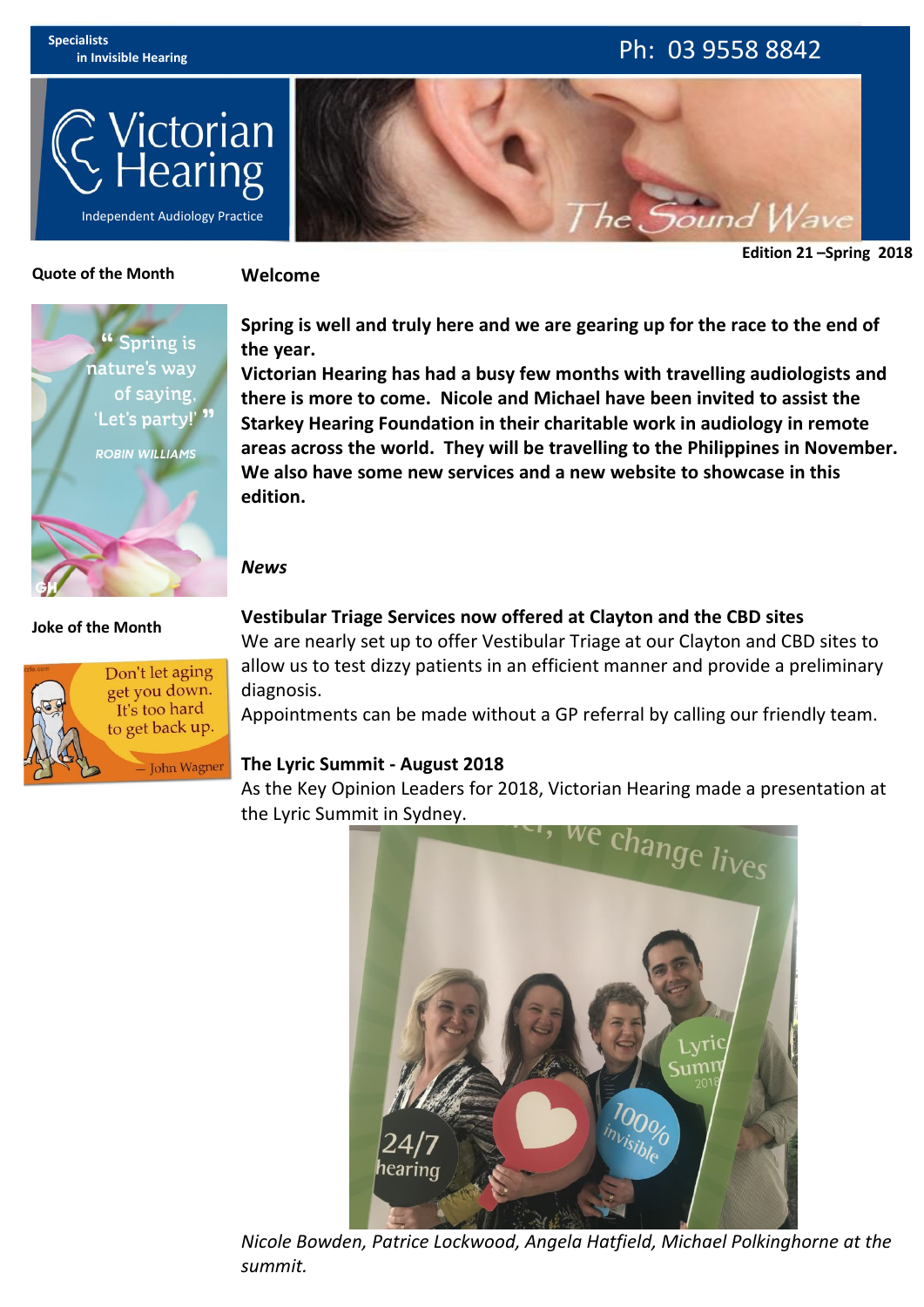## **Nicole's International Lyric Trip**

An important part of being the Key Opinion leaders for Lyric Australia was that Nicole was able to visit the Lyric headquarters in Switzerland, as well as clinics in Paris and London, to exchange tips and advice with some of the biggest Lyric providers in Europe.

It was inspiring to see how passionate the Swiss are about quality electronics and changing people's lives for the better. It was also refreshing to see we all provide our Lyric services in a similar fashion and have to deal with the same computer glitches in our working day!



The Cochlea shaped stairs at HQ Beautiful Zurich



Nicole at Sonova HQ Nicole with some of the research & technical team at Phonak HQ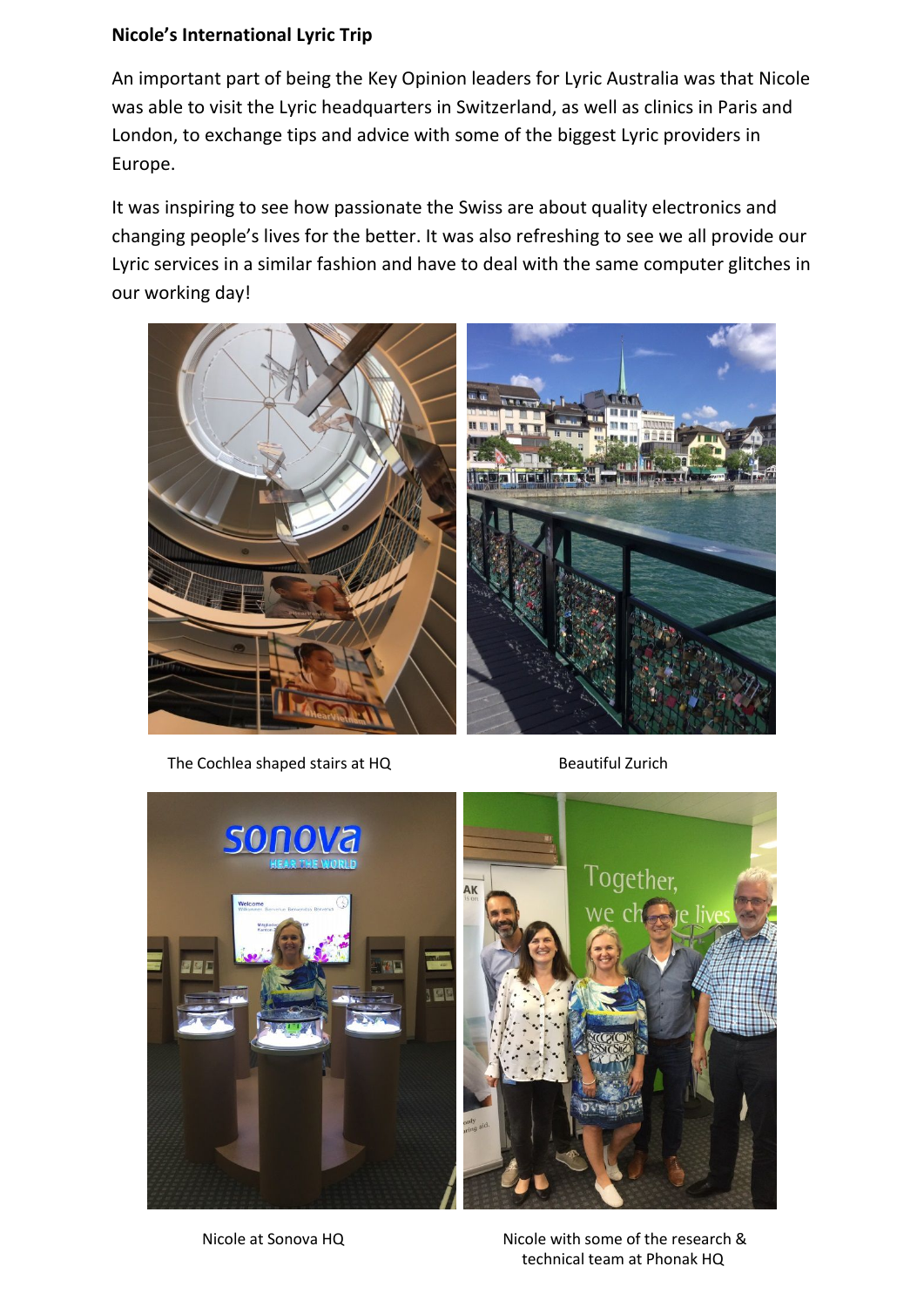# **Feature**

# **What does dizziness have to do with hearing loss?**

*Contributed by [Amanda](https://www.healthyhearing.com/report/31209-What-does-dizziness-have) Tonkin, associate editor, Healthy Hearing October 9, 2014*

Chances are that if you have had an evaluation for dizziness, you also had your hearing checked. On the other hand, it is also likely that if you've visited a hearing healthcare practitioner to have your hearing evaluated you were questioned about any [dizziness](https://www.healthyhearing.com/help/tinnitus/dizziness-and-hearing-loss) you may have experienced.

![](_page_2_Picture_4.jpeg)

Dizziness and hearing loss aren't always connected, but a visit to your hearing healthcare professional should be able to clear this up! So what exactly does dizziness have to do with [hearing](https://www.healthyhearing.com/help/hearing-loss) loss?

The relationship between hearing and balance is anatomical. One of the things that makes the ear unique is that it is the only organ to house two different senses: hearing and balance. The hearing portion of the inner ear is called the cochlea. The cochlea is contained within the same bony structure as the balance organ.

Because these two senses are housed in the same structure, it's possible that some inner ear disorders can affect both our hearing and vestibular sense. The particular pattern of hearing and vestibular impairment can give clues as to the cause of an ear disorder. If dizziness were present, but there was no disturbance with your hearing, a hearing evaluation would probably still be done. A [hearing](https://www.healthyhearing.com/help/hearing-loss/tests) test can pick up subtle, unnoticed changes in your hearing that can provide diagnostic information about your dizziness.

Dizziness isn't always connected to hearing loss. If the brain is not able to coordinate the inputs from the three parts of the balance system, there is central dizziness. Central dizziness can be the product of migraines, tumours, infections and degenerative diseases like multiple sclerosis. Another unrelated cause of dizziness is visually based. This occurs when the eye muscles are imbalanced or through overwork while trying to focus.

Individuals who suffer from possible dizziness spells and aren't sure if their hearing is related should visit a hearing healthcare professional to establish a baseline and begin searching for the root cause of their issue.